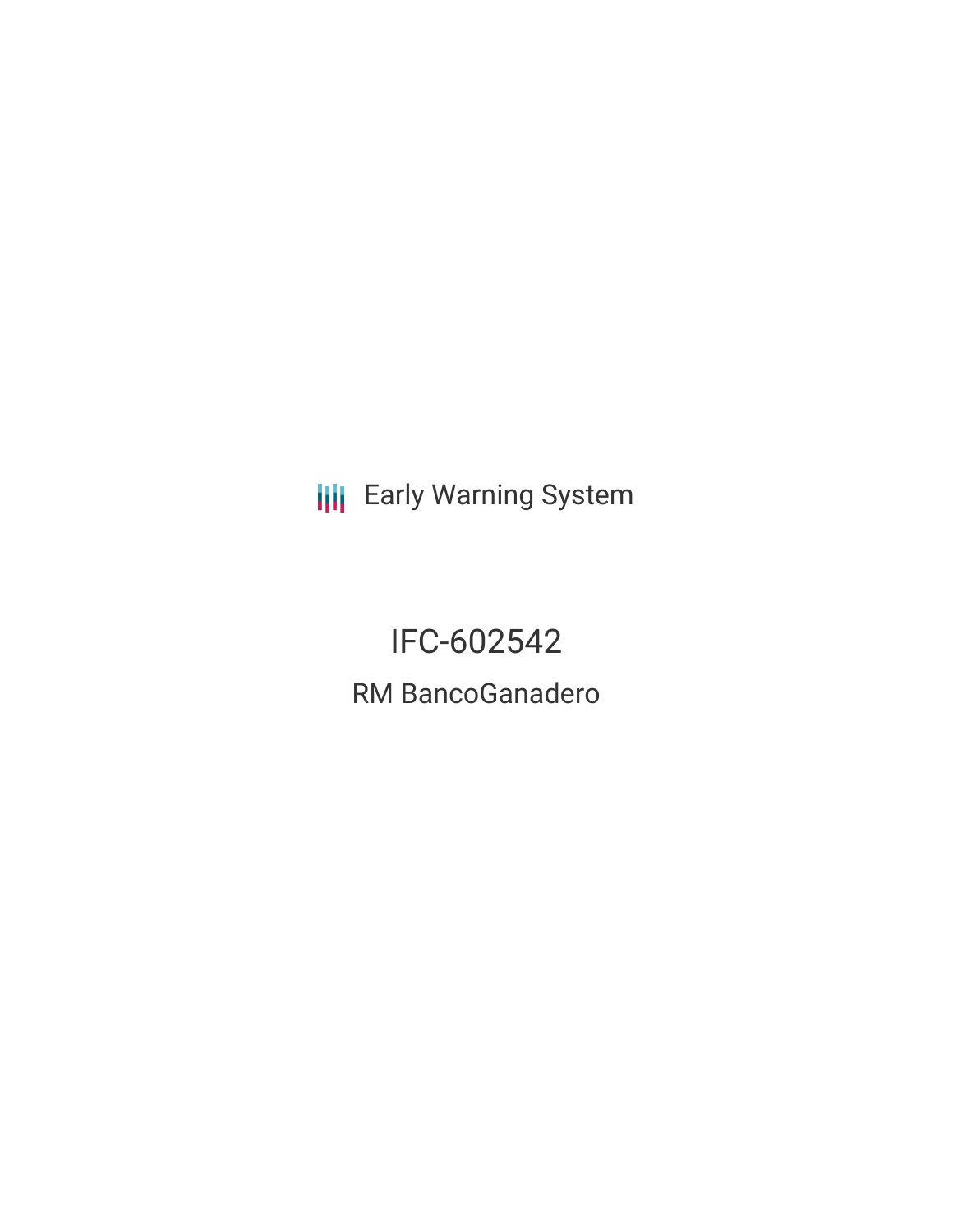

# **Quick Facts**

| <b>Countries</b>               | Bolivia                                 |
|--------------------------------|-----------------------------------------|
| <b>Financial Institutions</b>  | International Finance Corporation (IFC) |
| <b>Status</b>                  | Active                                  |
| <b>Bank Risk Rating</b>        | U                                       |
| <b>Borrower</b>                | Banco Ganadero                          |
| <b>Investment Type(s)</b>      | <b>Advisory Services</b>                |
| <b>Investment Amount (USD)</b> | \$254.00 million                        |
| <b>Project Cost (USD)</b>      | \$254.00 million                        |
|                                |                                         |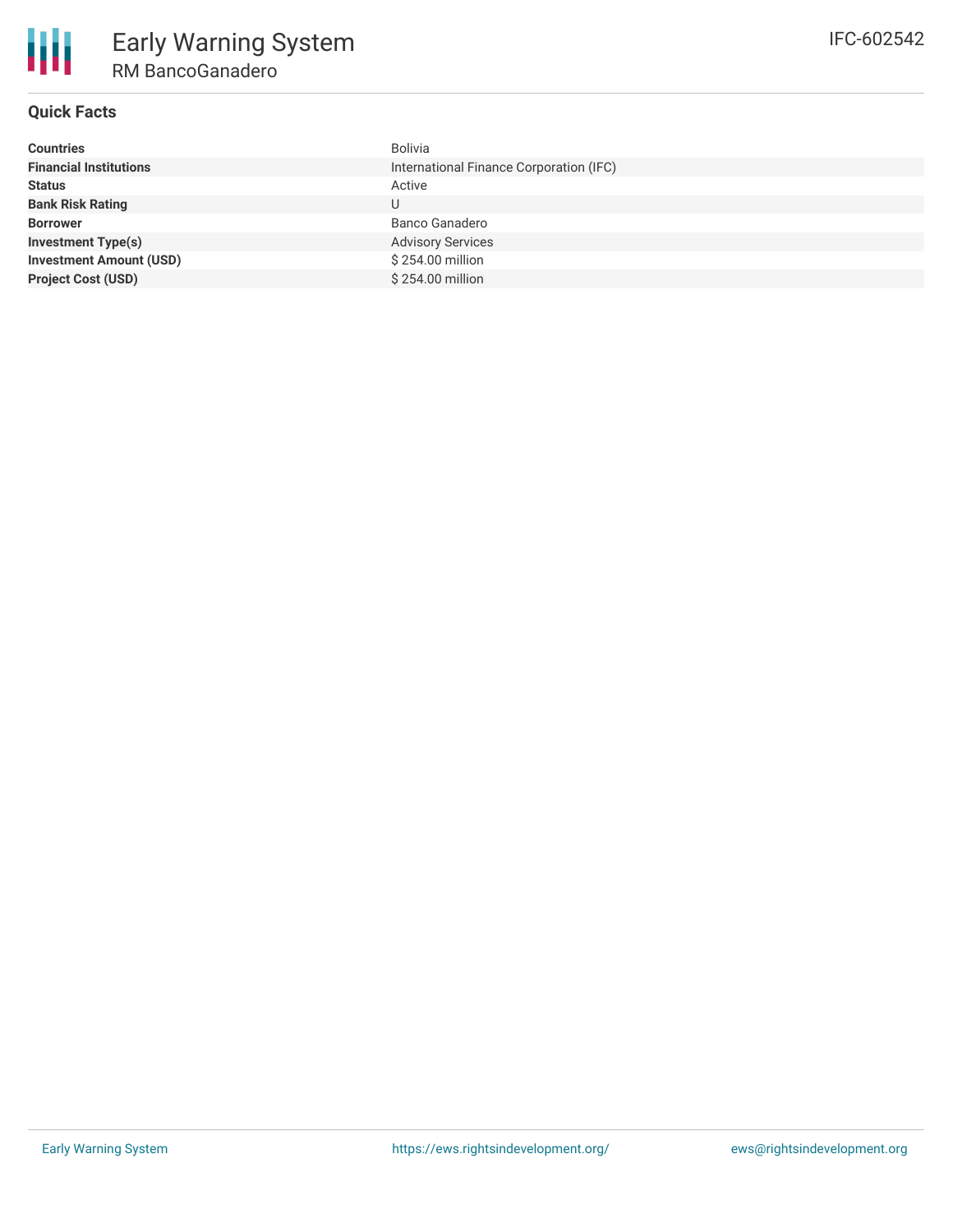

# **Project Description**

According to the bank, the project will support the financial institution in building the foundations of a profitability model aligned to the country's financial and regulatory context.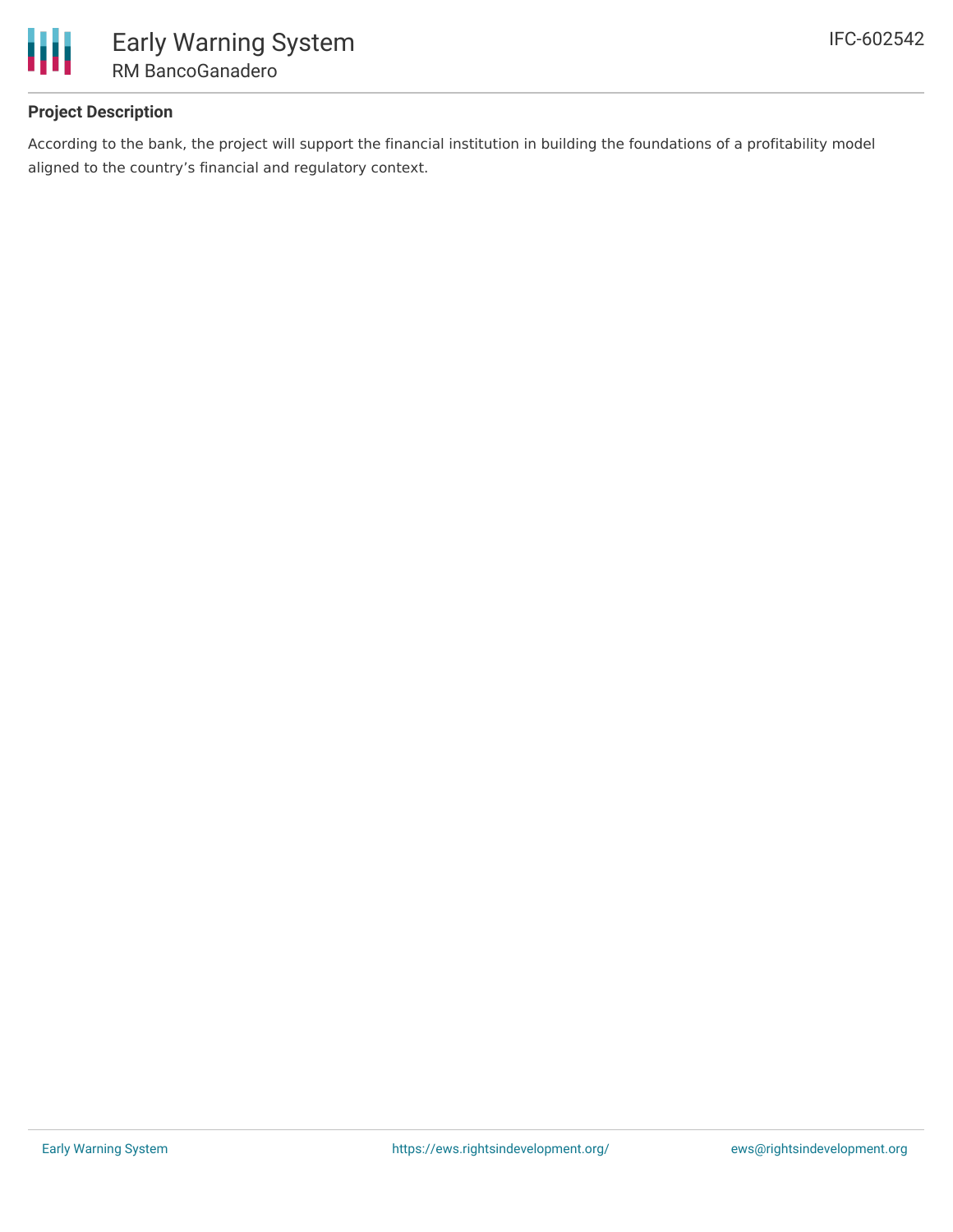### **Investment Description**

• International Finance Corporation (IFC)

### **Financial Intermediary**

Financial Intermediary: A commercial bank or financial institution that receives funds from a development bank. A financial intermediary then lends these funds to their clients (private actors) in the form of loans, bonds, guarantees and equity shares. Financial intermediaries include insurance, pension and equity funds. The direct financial relationship is between the development bank and the financial intermediary.

Banco [Ganadero](file:///actor/1007/) S.A. (Financial Intermediary)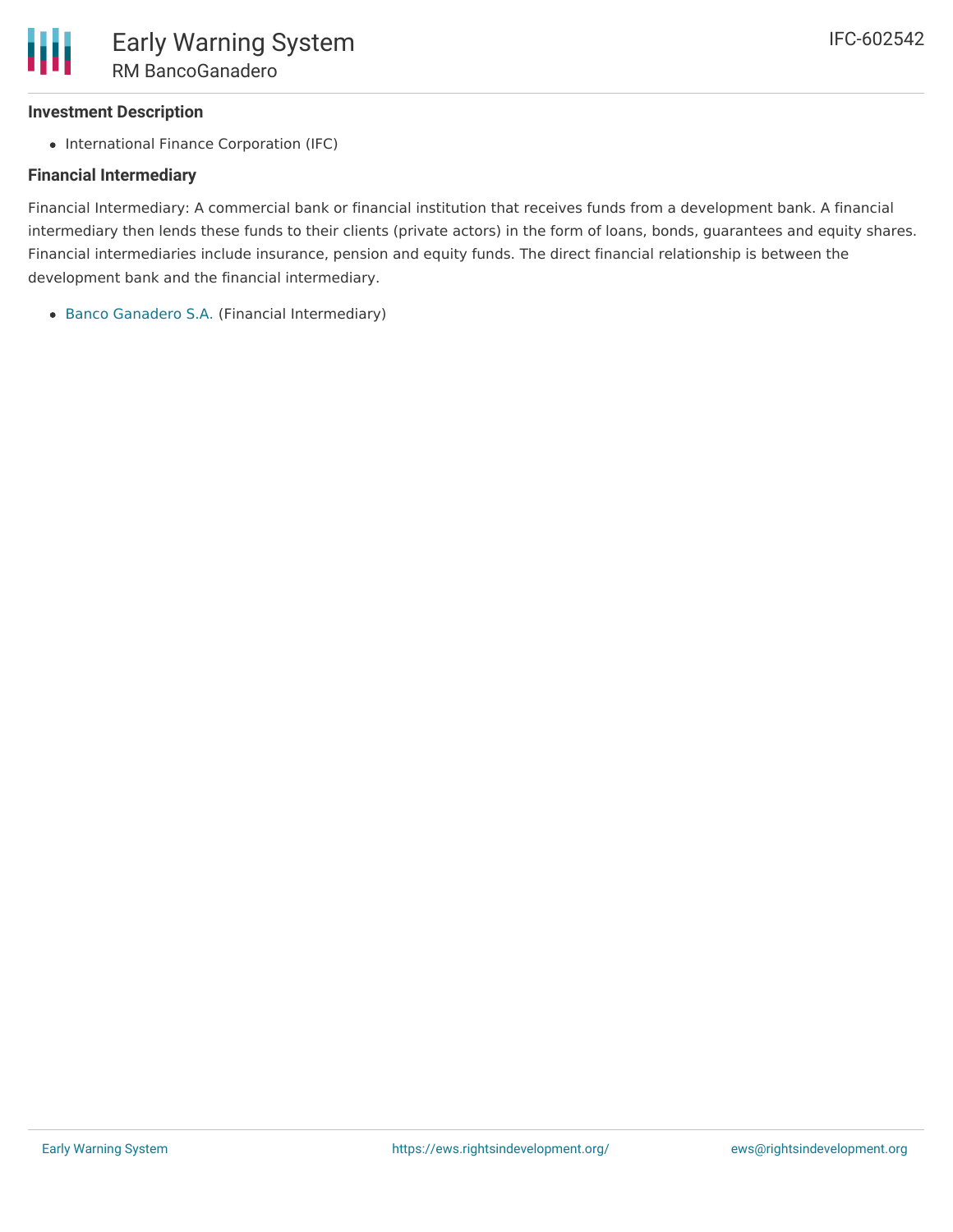# **Contact Information**

ACCOUNTABILITY MECHANISM OF IFC

The Compliance Advisor Ombudsman (CAO) is the independent complaint mechanism and fact-finding body for people who believe they are likely to be, or have been, adversely affected by an IFC or MIGA- financed project. If you submit a complaint to the CAO, they may assist you in resolving a dispute with the company and/or investigate to assess whether the IFC is following its own policies and procedures for preventing harm to people or the environment. If you want to submit a complaint electronically, you can email the CAO at CAO@worldbankgroup.org. You can learn more about the CAO and how to file a complaint at http://www.cao-ombudsman.org/